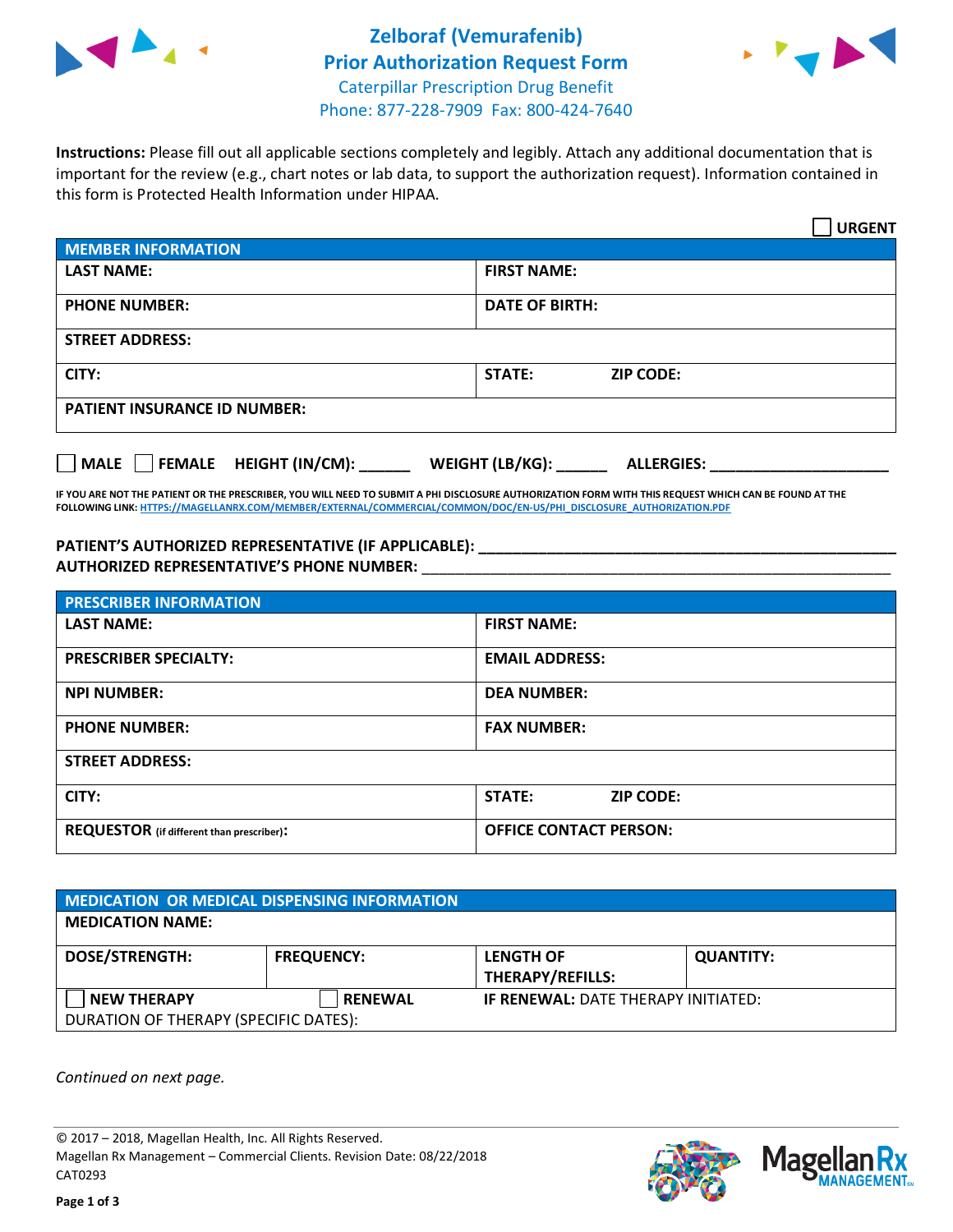



|                                                                                 | <b>MEMBER'S FIRST NAME:</b>                                                                                                                         |                                           |  |  |
|---------------------------------------------------------------------------------|-----------------------------------------------------------------------------------------------------------------------------------------------------|-------------------------------------------|--|--|
|                                                                                 | 1. HAS THE PATIENT TRIED ANY OTHER MEDICATIONS FOR THIS CONDITION?                                                                                  | <b>NO</b><br>YES (if yes, complete below) |  |  |
| <b>MEDICATION/THERAPY (SPECIFY</b>                                              | <b>DURATION OF THERAPY (SPECIFY</b>                                                                                                                 | <b>RESPONSE/REASON FOR</b>                |  |  |
| DRUG NAME AND DOSAGE):                                                          | DATES):                                                                                                                                             | <b>FAILURE/ALLERGY:</b>                   |  |  |
|                                                                                 |                                                                                                                                                     |                                           |  |  |
|                                                                                 |                                                                                                                                                     |                                           |  |  |
| <b>2. LIST DIAGNOSES:</b>                                                       |                                                                                                                                                     | <b>ICD-10:</b>                            |  |  |
| $\sqcap$ Melanoma                                                               |                                                                                                                                                     |                                           |  |  |
| □ Other Diagnosis ____________________ICD-10 Code(s): _________________________ |                                                                                                                                                     |                                           |  |  |
|                                                                                 | 3. REQUIRED CLINICAL INFORMATION: PLEASE PROVIDE ALL RELEVANT CLINICAL INFORMATION TO SUPPORT A                                                     |                                           |  |  |
| PRIOR AUTHORIZATION.                                                            |                                                                                                                                                     |                                           |  |  |
| <b>Clinical Information:</b>                                                    |                                                                                                                                                     |                                           |  |  |
|                                                                                 | Does the patient have a diagnosis of unresectable or metastatic melanoma? $\square$ Yes $\square$ No                                                |                                           |  |  |
|                                                                                 |                                                                                                                                                     |                                           |  |  |
| Is the patient BRAF V600E mutation positive?* □ Yes □ No                        |                                                                                                                                                     |                                           |  |  |
| *Please provide documentation.                                                  |                                                                                                                                                     |                                           |  |  |
|                                                                                 | If "yes" to the above question, will Zelboraf (vemurafenib) be used as monotherapy? □ Yes □ No                                                      |                                           |  |  |
|                                                                                 |                                                                                                                                                     |                                           |  |  |
| Is the patient BRAF V600K mutation positive?* □ Yes □ No                        |                                                                                                                                                     |                                           |  |  |
| *Please provide documentation.                                                  |                                                                                                                                                     |                                           |  |  |
|                                                                                 |                                                                                                                                                     |                                           |  |  |
|                                                                                 | Will Zelboraf (vemurafenib) be used in combination with Cotellic (cobimetinib)? $\Box$ Yes $\Box$ No                                                |                                           |  |  |
|                                                                                 |                                                                                                                                                     |                                           |  |  |
|                                                                                 | Are there any other comments, diagnoses, symptoms, medications tried or failed, and/or any other information the                                    |                                           |  |  |
| physician feels is important to this review?                                    |                                                                                                                                                     |                                           |  |  |
|                                                                                 |                                                                                                                                                     |                                           |  |  |
|                                                                                 |                                                                                                                                                     |                                           |  |  |
|                                                                                 | Please note: Not all drugs/diagnosis are covered on all plans. This request may be denied unless all required                                       |                                           |  |  |
| information is received.                                                        |                                                                                                                                                     |                                           |  |  |
|                                                                                 | ATTESTATION: I attest the information provided is true and accurate to the best of my knowledge. I understand that                                  |                                           |  |  |
|                                                                                 | the Health Plan, insurer, Medical Group or its designees may perform a routine audit and request the medical                                        |                                           |  |  |
|                                                                                 | information necessary to verify the accuracy of the information reported on this form.                                                              |                                           |  |  |
|                                                                                 |                                                                                                                                                     |                                           |  |  |
|                                                                                 | CONFIDENTIALITY NOTICE: The documents accompanying this transmission contain confidential health information that is legally privileged. If         |                                           |  |  |
|                                                                                 | you are not the intended recipient, you are hereby notified that any disclosure, copying, distribution, or action taken in reliance on the contents |                                           |  |  |
| and arrange for the return or destruction of these documents.                   | of these documents is strictly prohibited. If you have received this information in error, please notify the sender immediately (via return FAX)    |                                           |  |  |
|                                                                                 |                                                                                                                                                     |                                           |  |  |